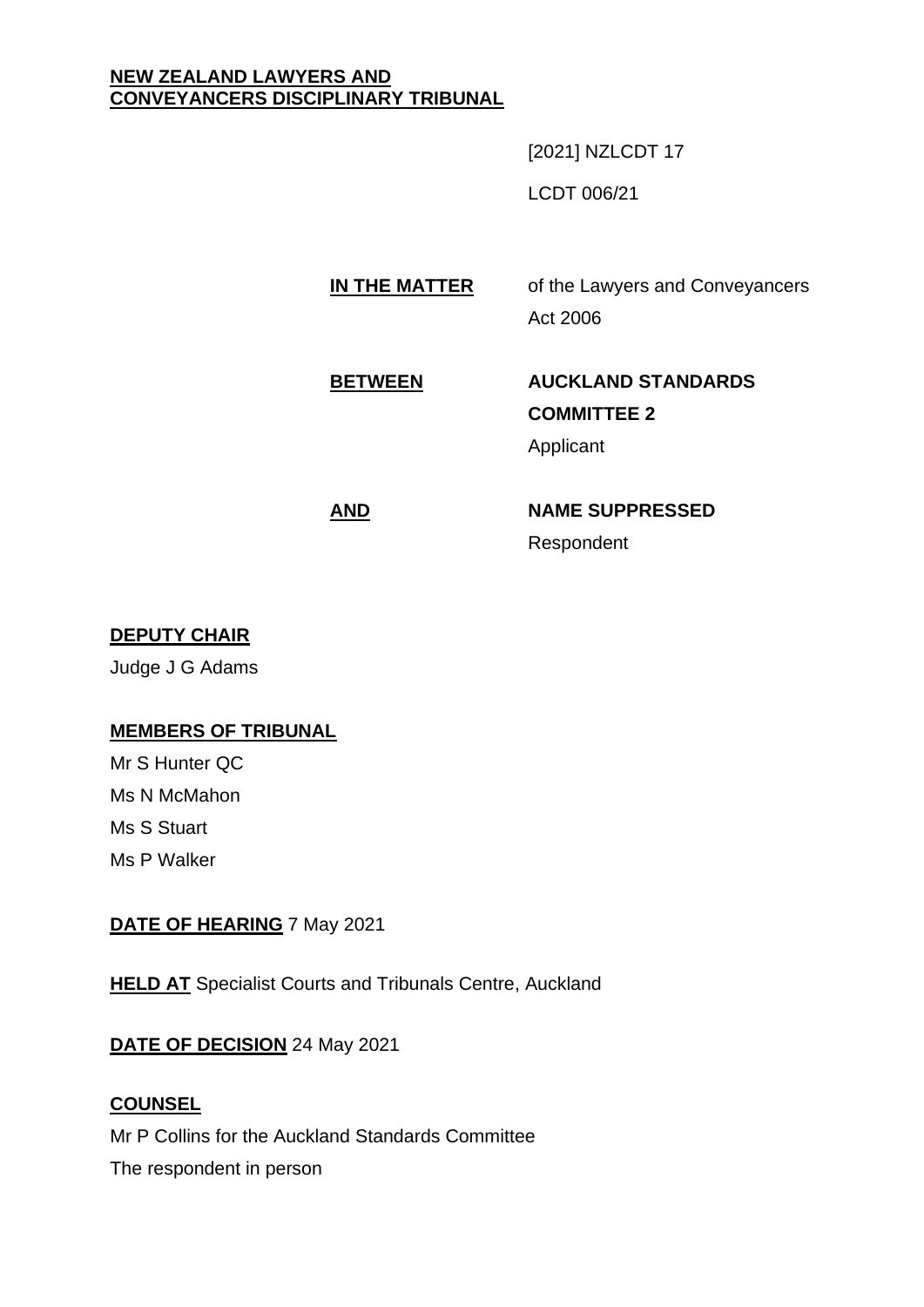#### **DECISION OF THE TRIBUNAL RE PENALTY**

[1] Ms E was a trust account administrator for a law firm. She had worked for the firm (apart from a short break) for more than 30 years. Over a two-year period, she stole small sums from the firm's petty cash and by using the firm's credit card account. The total amount involved was \$2,570. The sums were applied to small domestic purchases.

[2] Since this matter came to light, Ms E's response has been exemplary. She immediately admitted her wrongdoing. She quit her job. She co-operated fully with her employer and the Law Society processes. Her evident remorse and her genuine wish to have the matter cleaned up properly indicate that this offending is not her usual mode. She exhibits loyalty to her former employer and its reputation.

[3] Her employer's stance has remained supportive. She has been a longstanding, trusted member of the firm who held a position of responsibility. The firm has come to an arrangement for her to repay the money over time. Her financial circumstances are tight.

[4] The consequences for Ms E have been severe. She has forsaken her valued employment. Since this matter she has not been able to make ends meet. She took part-time gardening work and has now moved to full-time work, but her income is reduced from what she had formerly.

[5] At the time of the offending, Ms E suffered several stressors which explain the context of her conduct. Details of her personal troubles are recorded in the Addendum to this decision. The contents of that Addendum are subject to a permanent suppression order. For the public record it is sufficient to say that we recognise the bleakness of Ms E's lot and, whilst condemning the behaviour, which is the subject of this charge we understand how this occurred.

[6] The Standards Committee seeks an order under s 242(1)(h)(ii) that no practitioner or incorporated firm employ Ms E in connection with the practitioner's or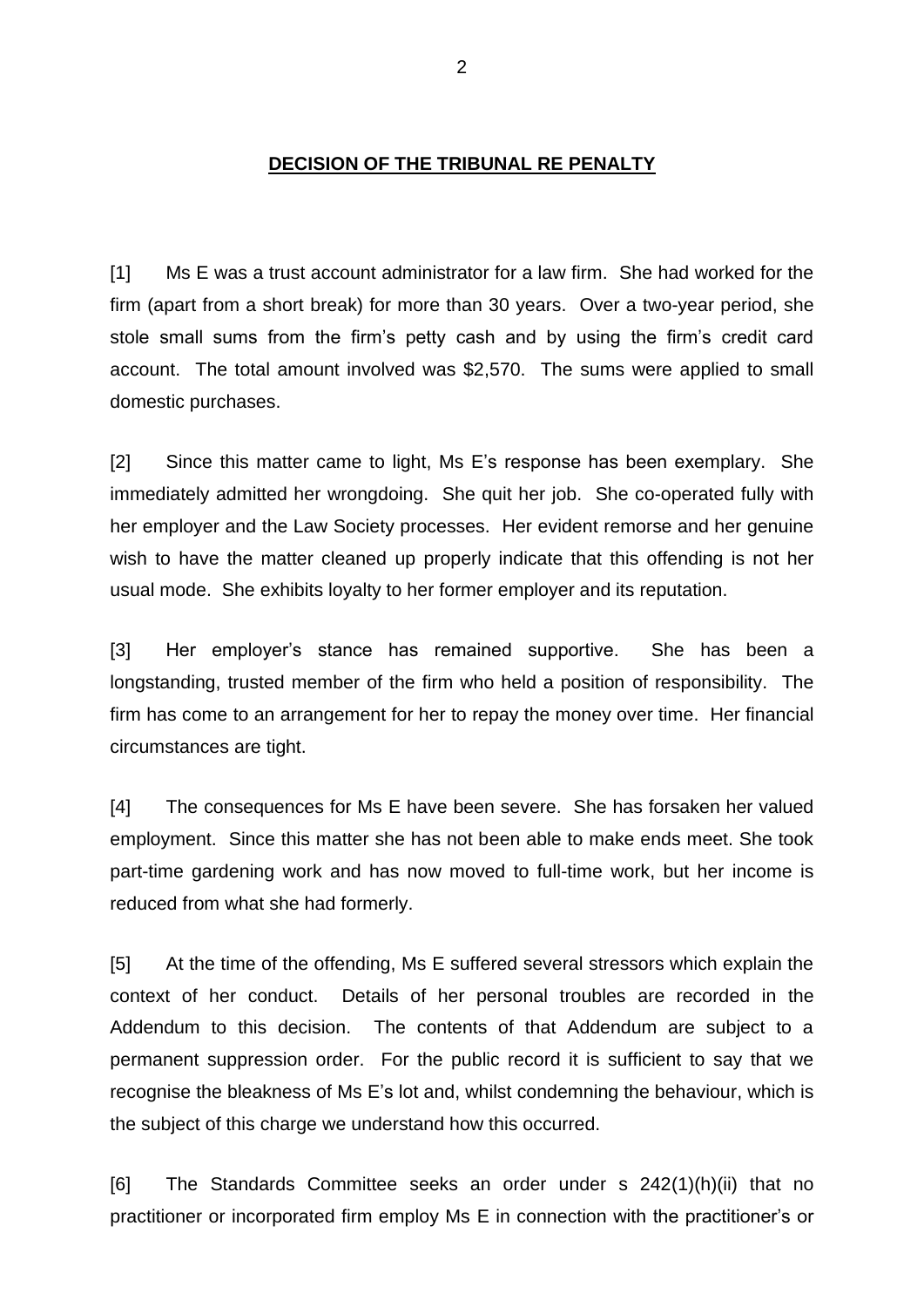the incorporated firm's practice so long as the order remains in effect. Although Ms E says she will not work for a law firm again, this type of order is the usual consequence of the relevant conduct. We see it as our duty to impose that order.

[7] Ms E would like to put this unhappy departure from her usual behaviour behind her without exposure. This is understandable in her circumstances, and we have sympathy for her. Section 240 permits prohibition of publication where the "Tribunal is of the opinion that it is proper to do so, having regard to the interest of any person … and the public interest…". Because the s 242(1)(h)(ii) order necessarily requires publication to lawyers, the scope for such an order is limited in a case like this. Nevertheless, we are of the opinion that it is proper to do so, to that limited extent, in this case. We find that her thefts were unlike her usual behaviour. We do not regard her as someone the public need be warned against because we see little likelihood of her repeating this kind of action. Those who need to know will be advised. We are influenced by the matters set out in the Addendum (itself suppressed). The hearing itself took place in public. Balancing these matters, we permanently prohibit publication of her name apart from the publication necessary to give effect to the s 242(1)(h)(ii) order.

[8] As is his duty, Mr Collins seeks costs. In our view, Ms E is not able to pay costs. She has behaved in an exemplary manner to bring this matter to conclusion. The consequences she has brought upon herself, both financial and embarrassing, are severe and ongoing. We find it is fitting, in this case, for the Law Society to accept its costs without reimbursement.

- [9] Orders:
	- 1. We make an order under s 242(1)(h)(ii) that no practitioner or incorporated firm employ Ms E in connection with the practitioner's or the incorporated firm's practice so long as the order remains in effect.
	- 2. We permanently suppress and prohibit publication of the name of the respondent apart from the publication necessary to give effect to the s 242(1)(h)(ii) order. We also permanently suppress the name of the former employer. (Pursuant to s 240).